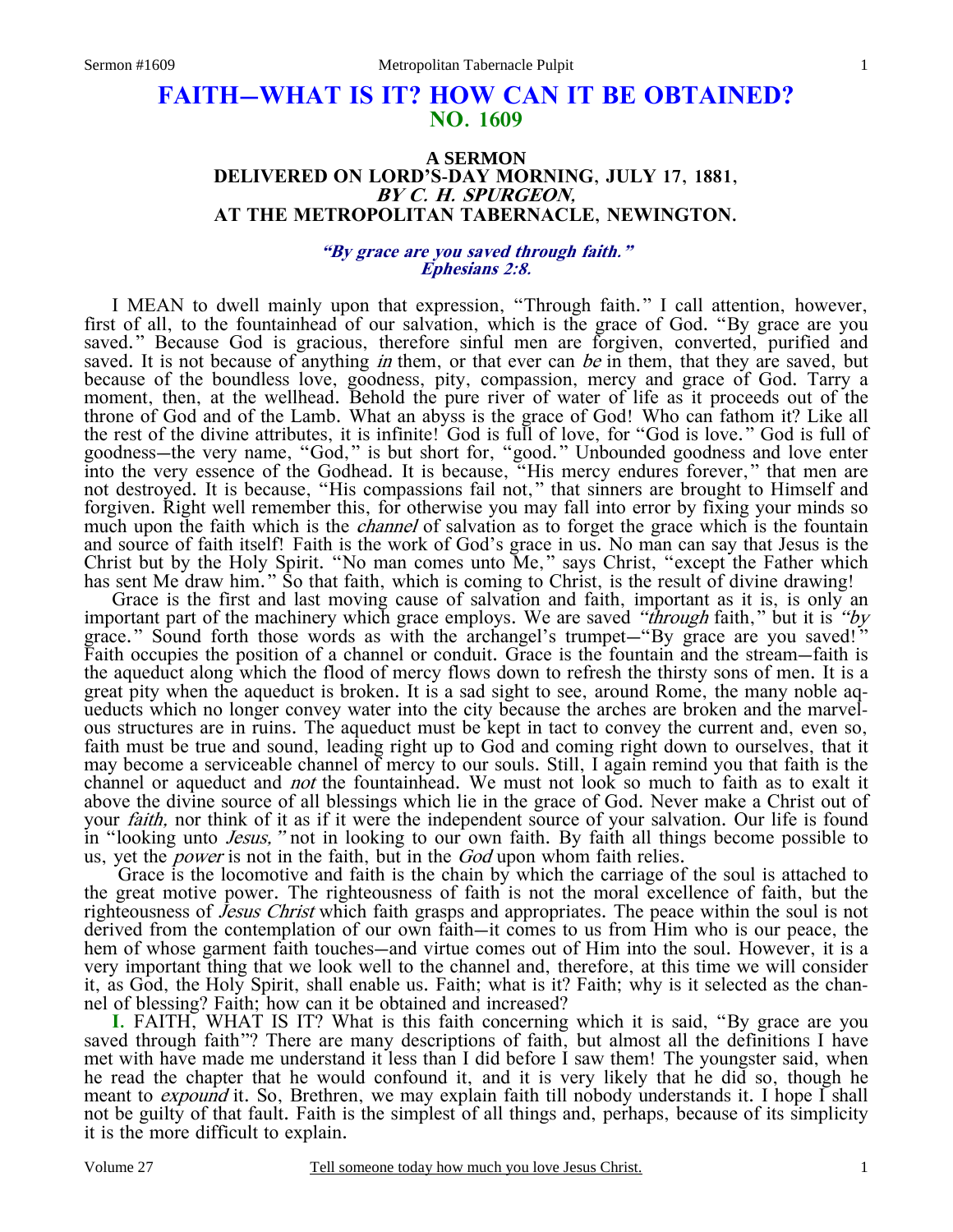What is faith? It is made up of three things—knowledge, belief, and trust. Knowledge comes first. Romanist divines hold that a man can believe what he does not know. Perhaps a Romanist can, but I cannot. "How shall they believe in Him of whom they have not heard?" I need to be informed of a fact before I can possibly believe it. I believe this, I believe that—but I cannot say that I believe a great many things of which I have never heard. "Faith comes by hearing." We must first *hear* in order that we may know what is to be believed. "They that know Your name will put their trust in You" (Psa 9:10). A measure of knowledge is essential to faith and, therefore, the importance of getting knowledge. "Incline your ear, and come unto Me; hear and your soul shall live"—such was the word of the ancient prophet, and it is still the word of the gospel! Search the Scriptures and learn what the Holy Spirit teaches concerning Christ and His salvation. Seek to know God—"That God is and is the rewarder of them that diligently seek Him." May He give you "the spirit of knowledge, and the fear of the Lord." Know the gospel! Know what the Good News is, how it talks of free forgiveness, of change of heart, of adoption into the family of God, and of countless other blessings. Know God, know His gospel and know, especially, Christ Jesus the Son of God, the Savior of men, united to us by His human nature and united to God, seeing He is divine and thus able to act as Mediator between God and man, able to lay His hands upon both, and to be the connecting link between the sinner and the Judge of all the earth!

 Endeavor to know more and more of Christ. After Paul had been converted more than 20 years, he tells the Philippians that he desired to know Christ, and depend upon it, the more we know of Jesus, the more we shall wish to know of Him, so that our faith in Him may increase. Endeavor, especially, to know the doctrine of the sacrifice of Christ, for that is the center of the target at which faith aims! That is the point upon which saving faith mainly fixes itself, that, "God was in Christ, reconciling the world unto Himself, not imputing their trespasses unto them." Know that He was made a curse for us, as it is written, "Cursed is everyone that hangs on a tree." Drink deep into the doctrine of the substitutionary work of Christ, for therein lies the sweetest possible comfort to the guilty sons of men since the Lord, "made Him to be sin for us that we might be made the righteousness of God in Him." Faith begins with knowledge, therefore the value of being taught in divine truth, for to know Christ is eternal life. Then the mind goes on to believe that these things are true. The soul believes that God is and that He hears the cries of sincere hearts; that the gospel is from God; that justification by faith is the grand truth that God has revealed in these last days by His Spirit more clearly than before. Then the heart believes that Jesus is, verily and in truth, our God and Savior, the Redeemer of men, the Prophet, Priest and King unto His people. Dear hearers, I pray that you may at once come to the understanding of this. Get firmly to believe that "the blood of Jesus Christ, God's dear Son, cleans us from all sin," that His sacrifice is complete and fully accepted of God on man's behalf so that He that believes on Jesus is not condemned.

 So far you have made an advance towards faith and one more ingredient is needed to complete it, which is trust. Commit yourself to the merciful God; rest your hope on the gracious gospel; trust your soul on the dying and living Savior; wash away your sins in the atoning blood; accept His perfect righteousness and all is well! *Trust* is the lifeblood of faith—there is no saving faith without it! The Puritans were accustomed to explain faith by the word, "recumbency." You know what it means. You see me leaning upon this rail, leaning with all my weight upon it—even thus, lean upon Christ! It would be a better illustration, still, if I were to stretch myself at full length and rest my whole person upon a rock, lying flat upon it. Fall flat upon Christ! Cast yourself upon Him, rest in Him, and commit yourself to Him! That done, you have exercised saving faith.

 Faith is not a blind thing, for faith begins with knowledge. It is not a speculative thing, for faith believes facts of which it is sure. It is not an unpractical, dreamy thing, for faith trusts and stakes its destiny upon the truth of Revelation. Faith ventures its all upon the truth of God. It is not a pleasant word to use, but the poet employed it, and it suggests my meaning—

## **"Venture on Him; venture wholly.**

## **Let no other trust intrude."**

That is one way of describing what faith is—I wonder whether I have "confounded" it already. Let me try again. Faith is believing that Christ is what He is said to be, that He will do what He has promised to do and expecting this of Him. The Scriptures speak of Jesus Christ as being God, God in human flesh—as being perfect in His character; as being made a sin offering on our behalf—as bearing sin in His own body on the tree. The Scripture speaks of Him as having finished transgression, made an end of sin, and brought in everlasting righteousness.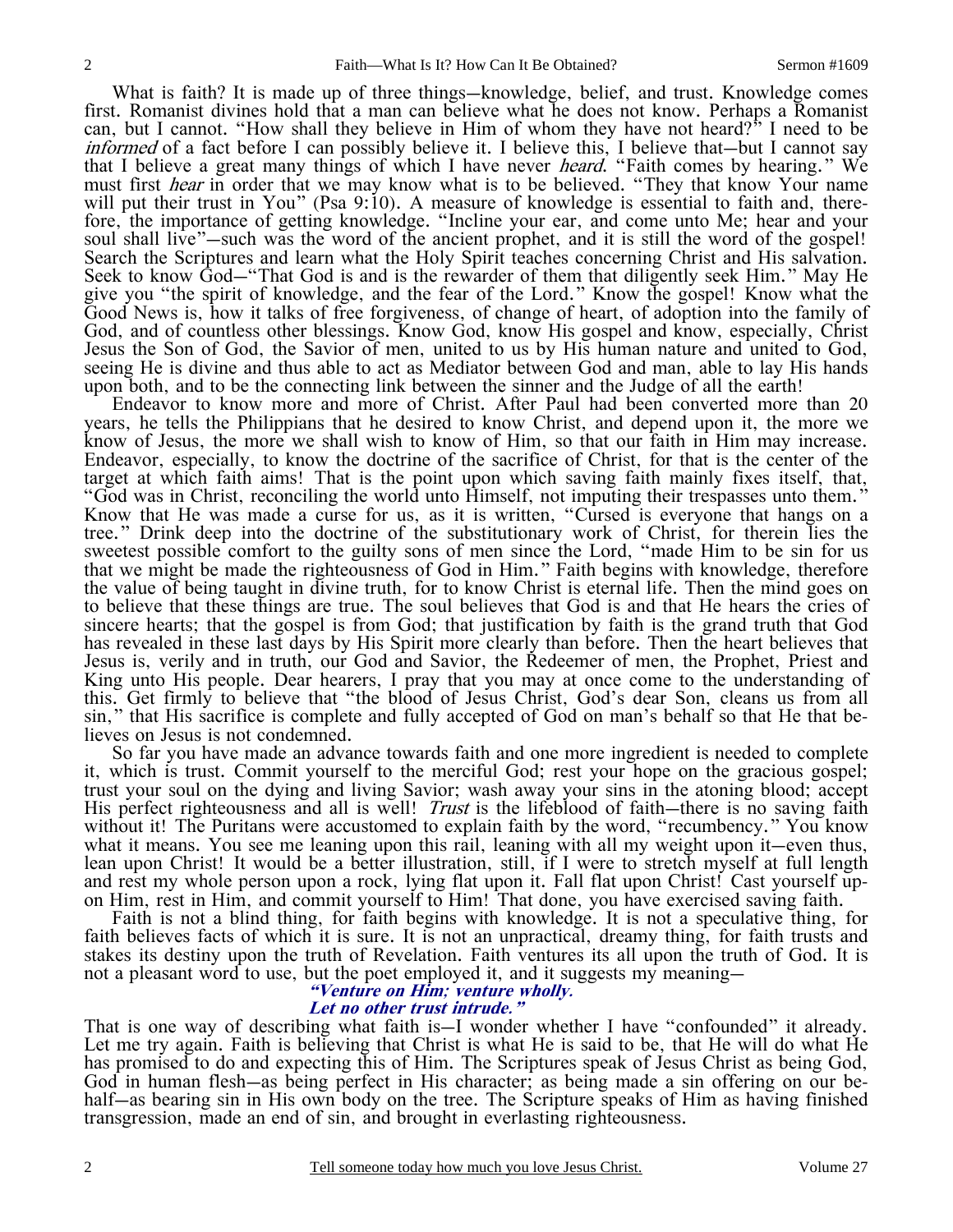The Scriptures further tell us that He "rose again," that He "ever lives to make intercession for us," that He has gone up into glory and has taken possession of heaven on the behalf of His people and that He will shortly come again "to judge the world in righteousness and His people with equity." We are most firmly to believe that it is even so, for this is the testimony of God the Father when He said, "This is My beloved Son; hear Him." This also is testified by God the Holy Spirit, for the Spirit has borne witness to Christ, both by the Word of God, and many miracles, and by His working in the hearts of men. We are to believe this testimony to be true. Faith also believes that Christ will do what He has promised—that if He has promised to cast out none that come to Him, it is certain that He will not cast us out if we come to Him. Faith believes that if Jesus said, "The water that I shall give him shall be in him a well of water springing up into everlasting life," it must be true, and if we get this living water from Christ, it will abide in us and will well up within us in streams of holy life. Whatever Christ has promised to do, He will do; and we must believe this so as to look for pardon, justification, preservation, and eternal glory from His hands according as He has promised.

 Then comes the next necessary step. Jesus is what He is said to be. Jesus will do what He says He will do. Therefore we must, each one, trust Him, saying, "He will be to me what He says He is and He will do to me what He has promised to do. I leave myself in the hands of Him who is appointed to save, that He may save me. I rest upon His promise that He will do even as He has said." This is a *saving* faith and he that has it, has everlasting life! Whatever his dangers and difficulties; whatever his darkness and depression; whatever his infirmities and sins, he that believes thus on Christ Jesus is not condemned and shall never come into condemnation. May that explanation be of some service; I trust it may be used by the Spirit of God.

 But now I think, as it is a very hot and heavy morning, that I had better give you a number of illustrations, lest anybody should be inclined to go to sleep. If anybody should be drowsy, will his neighbor just nudge him a little, for it may be well, while we are here, to be awake—especially with such a subject on hand as this! The illustrations will be such as have been commonly used, and perhaps I may be able to give one or two of my own. Faith exists in various degrees, according to the amount of knowledge, or other cause. Sometimes faith is little more than a simple clinging to Christ—a sense of dependence and a willingness to depend. When you are down at the seaside, as we might, all of us, wish to be, you will see the limpet sticking to the rocks. You walk with a soft tread up to the rock with your walking stick and strike the limpet with a rapid blow and off he comes! Try the next limpet in that way. You have given him warning—he heard the blow with which you struck his neighbor, and he clings with all his might. You will never get him off, not you! Strike and strike again, but you may as soon break the rock. Our little friend, the limpet, does not know much, but he clings. He cannot tell us much about what he is clinging to—he is not acquainted with the geological formation of the rock—but he clings! He has found something to cling to—that is his little bit of knowledge—and he uses it by clinging to the rock of his salvation! It is the limpet's life to cling!

 Thousands of God's people have no more faith than this. They know enough to cling to Jesus with all their heart and soul—and this suffices. Jesus Christ is, to them, a Savior strong and mighty and like a rock, immovable and immutable! They cleave to Him for dear life and this clinging saves them! God gives to His people the propensity to cling. Look at the sweet pea which grows in your garden. Perhaps it has fallen down upon the gravel walk. Lift it up against the laurel or the trellis, or put a stick near it and it catches hold directly, because there are little hooks ready prepared with which it grasps anything which comes in its way—it was meant to grow upwards—and so it is provided with tendrils. Every child of God has his tendrils about him thoughts, desires and hopes with which he hooks on to Christ and the promise. Though this is a very simple sort of faith, it is a very complete and effectual form of it and, in fact, it is the heart of all faith and that to which we are often driven when we are in deep trouble, or when our mind is somewhat befuddled by our being sickly or depressed in spirit. We can *cling* when we can do nothing else, and that is the very soul of faith! O poor heart, if you do not yet know as much about the gospel as we wish you to know, cling to what you do know! If as yet you are only like a lamb that wades a little into the river of life, and not like leviathan who stirs the mighty deep to the bottom, yet drink, for it is drinking—not diving—that will save you! Cling, then! Cling to Jesus, for that is faith!

 Another form of faith is when a man depends upon another from knowledge of the superiority of that other, and follows him. I do not think the limpet knows much about the rock, but in this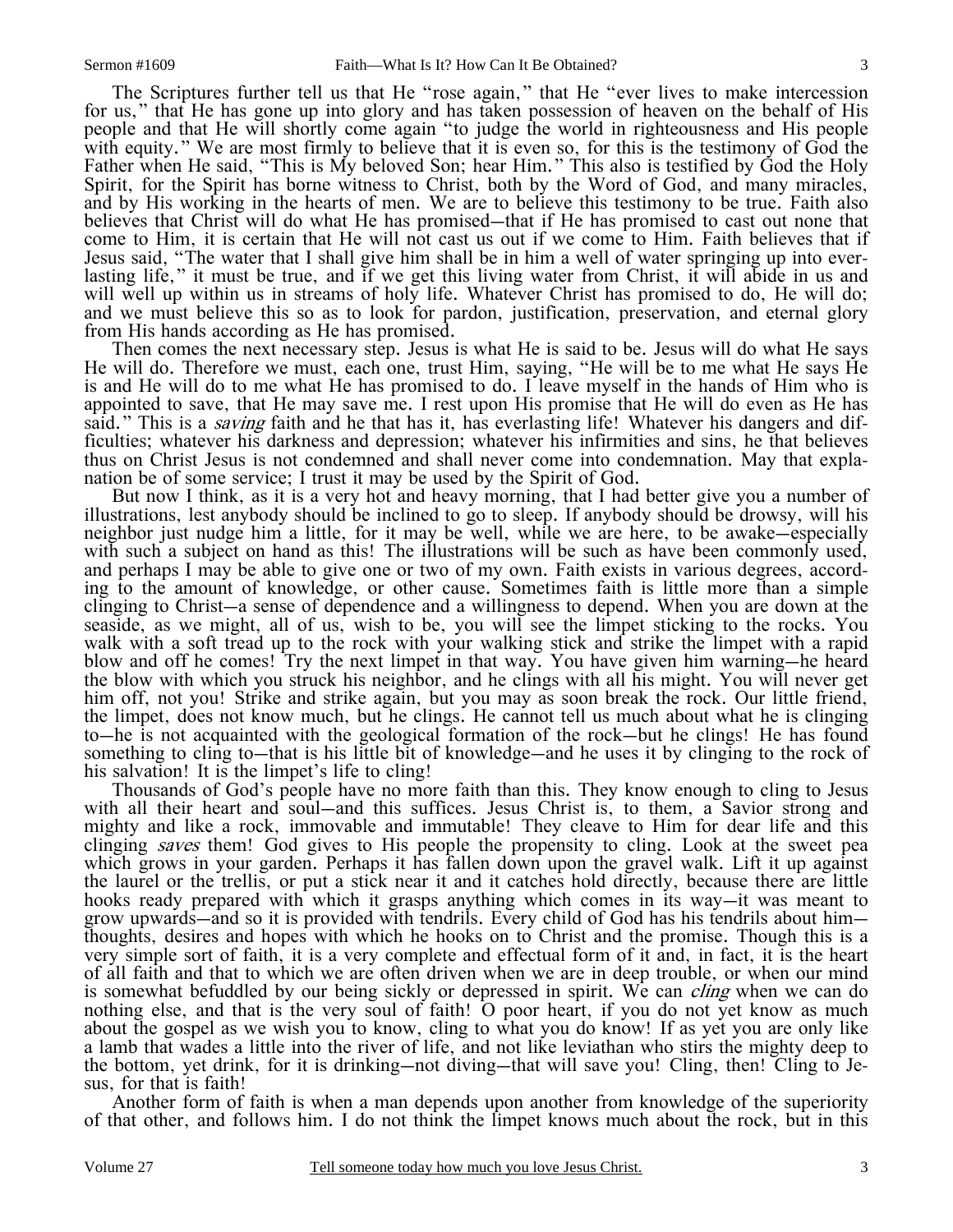next phase of faith there is more knowledge. A blind man trusts himself with his guide because he knows that his friend can see, and trusting him he walks where his guide conducts him. If the poor man is born blind, he does not know what sight is, but he knows that there is such a thing as sight, and that it is possessed by his friend, and therefore he freely puts his hand into the hand of the seeing one and follows his leadership. This is as good an image of faith as we can have—we know that Jesus has about Him merit, power and blessing which we do not possess, and therefore, we gladly trust ourselves to Him, and He never betrays our confidence. Every boy that goes to school has to exert faith while learning. His schoolmaster teaches him geography and instructs him as to the form of the earth and the existence of certain great cities and empires. The boy does not, himself, know that these things are true except that he believes his teacher and the books put into his hands. That is what you will have to do with Christ if you are to be saved—you must know just because He tells you, and believe because He assures you it is so—and trust yourself with Him because He promises you that salvation will be the result. Almost all that you and I know has come to us by faith.

 A scientific discovery has been made and we are sure of it. On what ground do we believe it? On the authority of certain well-known men of learning whose reputations are established! We have never made or seen their experiments, but we believe their witness. Just so you are to do with regard to Christ. Because He teaches you certain truths of God you are to be His disciple, believe His words and trust yourself with Him. He is infinitely superior to you and presents Himself to your confidence as your Master and Lord. If you will receive Him and His words, you shall be saved. Another and a higher form of faith is that faith which grows out of love. Why does a boy trust his father? You and I know a little more about his father than he does and we do not rely upon him quite so implicitly. But the reason why the child trusts his father is because he *loves* him. Blessed and happy are they who have a sweet faith in Jesus intertwined with deep affection for Him! They are charmed with His character and delighted with His mission. They are carried away by the loving-kindness that He has manifested and now they cannot help trusting Him because they so much admire, revere and love Him. It is hard to make you doubt a person whom you love. If you are, at last, driven to it, then comes the awful passion of jealousy which is strong as death and cruel as the grave—but till such a crushing of the heart shall come, love is all trust and confidence. The way of loving trust in the Savior may thus be illustrated. A lady is the wife of the most eminent physician of the day. She is seized with a dangerous illness and is struck down by its power. Yet she is wonderfully calm and quiet, for her husband has made this disease his special study and has healed thousands similarly afflicted. She is not in the least troubled, for she feels perfectly safe in the hands of one so dear to her, in whom skill and love are blended in their highest forms. Her faith is reasonable and natural—her husband from every point of view deserves it of her.

 This is the kind of faith which the happiest of believers exercise towards Christ! There is no physician like He! None can save as He can! We love Him and He loves us and, therefore, we put ourselves into His hands, accept whatever He prescribes and do whatever He bids. We feel that nothing can be wrongly ordered while He is the director of our affairs, for He loves us too much to let us perish, or suffer a single needless pang! Faith also realizes the presence of the living God and Savior and thus it breeds in the soul a beautiful calm and quiet like that which was seen in a little child in the time of tempest. Her mother was alarmed, but the sweet girl was pleased. She clapped her hands with delight. Standing at the window when the flashes came most vividly, she cried in childish accents, "Look, mamma! How beautiful! How beautiful!" Her mother said, "My dear, come away, the lightning is terrible!" But she begged to be allowed to look out and see the lovely light which God was making all over the sky, for she was sure God would not do His little child any harm. "But listen to the terrible thunder," said her mother. "Did you not say, Mamma, that God was speaking in the thunder?" "Yes," said her trembling parent. "O," said the darling, "how nice it is to hear Him! He talks very loud, but I think it is because He wants the deaf people to hear Him. Is it not so, Mamma?" Thus she went talking on, as merry as a bird, was she, for God was real to her, and she trusted Him! To her, the lightning was God's beautiful light, and the thunder was God's wonderful voice, and she was happy. I dare say her mother knew a good deal about the laws of nature and the energy of electricity—and little was the comfort which her knowledge brought her!

 The child's knowledge was less showy, but it was far more certain and precious. We are so conceited, nowadays, that we are too proud to be comforted by self-evident truths of God and pre-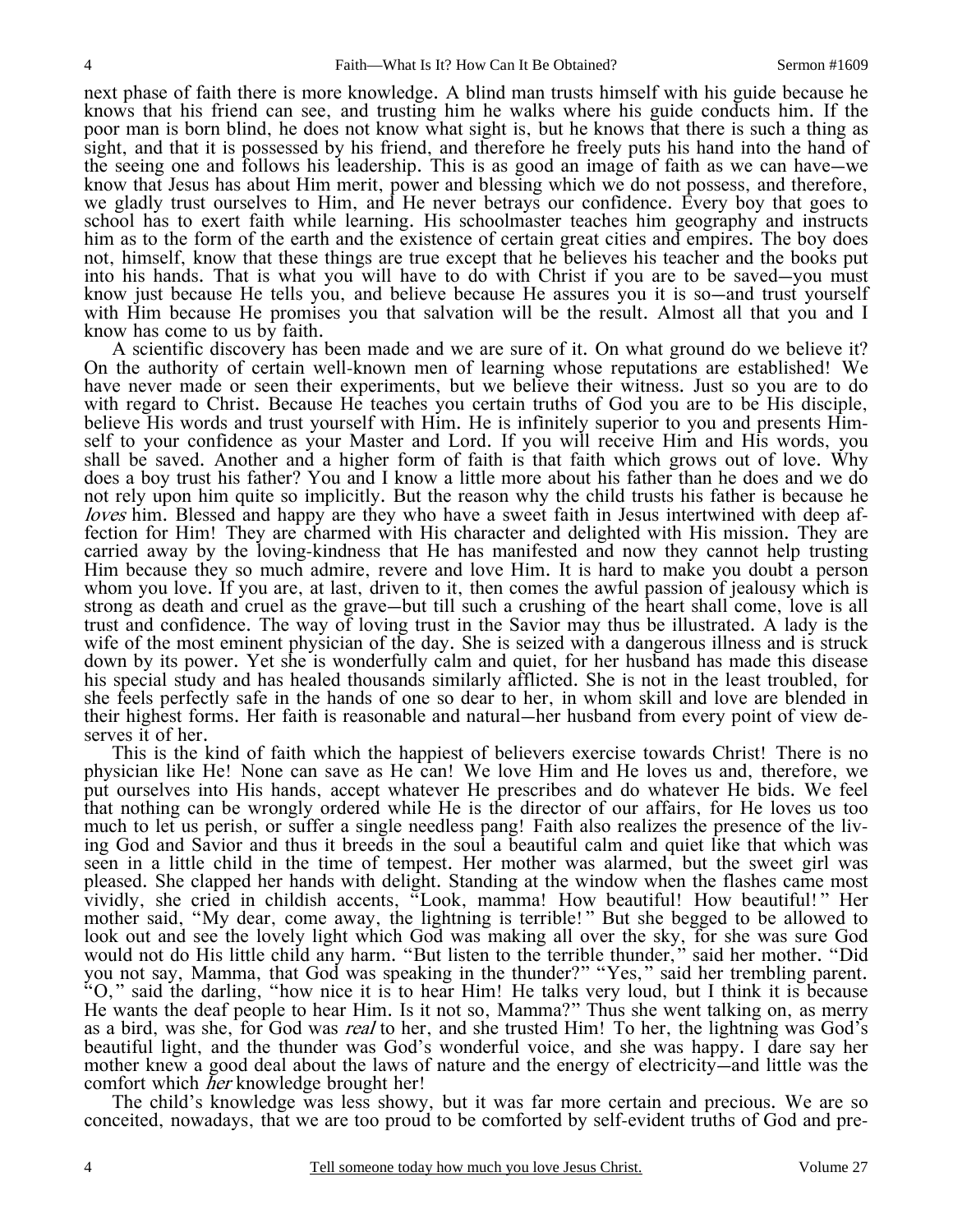fer to make ourselves wretched with questionable theories. Hood sang a deep spiritual truth when he merrily said—

**"I remember, I remember the fir trees dark and high. I used to think their slender tops were close against the sky. It was a childish ignorance, but now 'tis little joy To know I'm further off from heaven than when I was a boy."** 

For my own part I would rather be a child, again, than grow perversely wise. Faith is to be a child towards Christ—believing in Him as a real and present person—at this very moment near us and ready to bless us. This may seem to be a childish fancy, but it is such childishness we must all come to if we would be happy in the Lord. "Except you be converted, and become as little children, you shall not enter into the kingdom of heaven." Faith takes Christ at His word, as a child believes his father, and trusts Him in all simplicity with past, present, and future. God give us such faith!

 A firm form of faith arises out of assured knowledge. This comes of growth in grace and is the faith which believes Christ because it knows Him. It trusts Him because it has proven Him to be infallibly faithful. This faith asks not for signs and tokens, but bravely believes! Look at the faith of the master mariner—I have often been amazed at it! He looses his cable; he steams away from the shore. For days, weeks, or even months he never sees sail or shore, yet on he goes, day and night, without fear, till one morning he finds himself just opposite the desired haven towards which he has been steering! How has he found his way over the trackless deep? He has trusted in his *compass*, his nautical *almanac*, his *glass*, and the heavenly bodies! And obeying their guidance, without sighting shore, he has steered so accurately that he has not to change a point to get into port. It is a wonderful thing, that sailing without sight!

 Spiritually it is a blessed thing to leave the shores of sight and say, "Good-bye to inward feelings, cheering providences, signs, tokens and so forth! I believe in God and I steer for heaven straight away." "Blessed are they that have not seen and yet have believed"—to them shall be administered an abundant entrance, at the last, and a safe voyage on the way. This is the faith which makes it easy to commit our soul and all its eternal interests into the Savior's keeping. One man goes to the bank and puts his money into it with a measure of confidence, but another has looked into the bank's accounts and has been behind the scenes and made sure of its having a large reserve of well-invested capital—he puts in his money with the utmost assurance! He knows and is established in his faith and so he cheerfully commits his all to the bank. Even so, we who know Christ are glad to place our whole being in His hands, knowing that He is able to keep us even unto the end. God give us more and more an assured confidence in Jesus until it comes to be an unwavering faith, so that we never doubt, but unquestioningly believe! Look at the farmer—he labors with his plow in the wintry months, when there is not a leaf on the tree nor a bird that sings to cheer him and after he has plowed, he takes the precious corn from the granary, of which, perhaps, he has very little, and he buries it in the furrows, assured that it will come up again! Because he has seen a harvest 50 times, already, he looks for another and in faith he scatters the precious grain. To all appearances, the most absurd thing that ever was done by mortal man is to throw away good corn, burying it in the ground! If you had never seen or heard of its results, it would seem the way of waste and not the work of farming, yet the farmer has no doubts—he longs to be allowed to cast away his seed—in faith he even covets fair weather that he may bury his corn! And if you tell him that he is doing an absurd thing, he smiles at your ignorance and tells you that thus harvests come.

This is a fair picture of the faith which grows of *experience*—it helps us to act in a manner contrary to appearances—it leads us to commit our all to the keeping of Christ, burying our hopes and our very lives with Him in joyful confidence that if we are dead with Him, we shall also live with Him. Jesus Christ who rose from the dead will raise us up through His death unto newness of life and give us a harvest of joy and peace! Give up everything into the hands of Christ and you shall have it back with an abundant increase. May we get so strong a faith that, as we have no doubt of the rising and setting of the sun, we may never doubt the Savior's working for us in every hour of need! We have already trusted in our Lord and have never been confounded, therefore let us go on to rely upon Him more and more implicitly—for never shall our faith in Him surpass the bounds of His deserving. Have faith in God and then hear Jesus say, "You believe in God, believe also in Me."

**II.** Thus far I have done my best to answer what faith is. We shall now inquire WHY FAITH IS SELECTED AS THE CHANNEL OF SALVATION "By grace are you saved through faith." It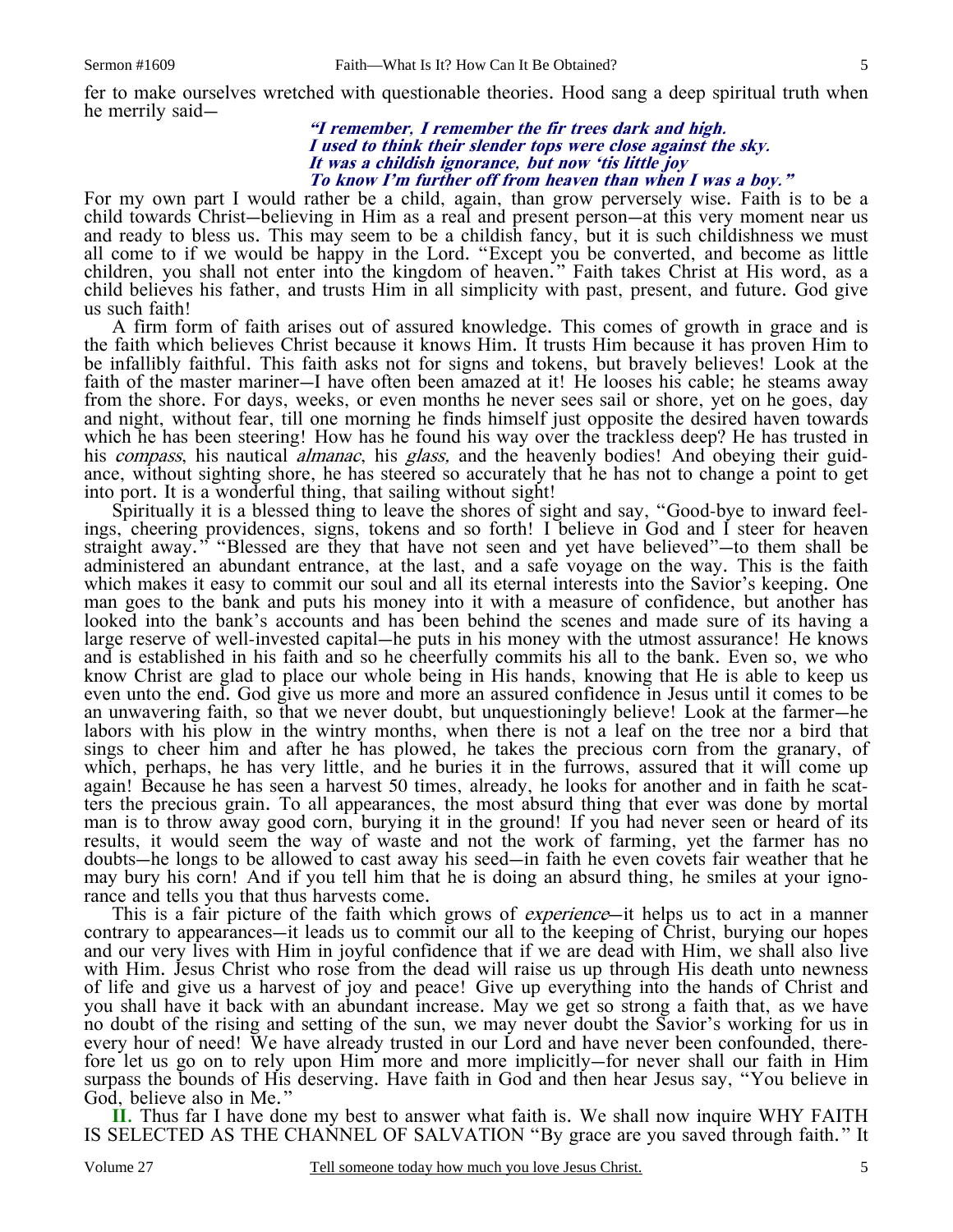becomes us to be modest in answering such a question, for God's ways are not always to be understood. But, as far as we can tell, faith has been selected as the channel of grace because there is a natural adaptation in faith to be used as the receiver. Suppose that I am about to give a poor man an alms. I put it into his hand—why? Well, it would hardly be fitting to put it into his ear, or to lay it upon his foot, the hand seems made on purpose to *receive*. So faith in the *mental* body is created on purpose to be a *receiver*—it is the hand of the man, and there is a fitness in bestowing grace by its means. Let me put this very plainly. Faith which receives Christ is as simple an act as when your child receives an apple from you because you hold it out and promise to give it the apple if it comes for it. The belief and the receiving relate only to an *apple*, but they make up precisely the same act as the faith which deals with eternal salvation! What the child's hand is to the apple that is your *faith* to the perfect salvation of Christ. The child's hand does not *make* the apple, nor alter the apple—it only receives it. And faith is chosen, by God, to be the receiver of salvation because it does not pretend to make salvation, or to help in it, but it receives it.

 Faith, again, is no doubt selected because it gives all the credit to God. It is of faith that it might be by grace and it is of grace that there may be no boasting, for God cannot endure pride. Paul says, "Not of works, lest any man should boast." The hand which receives charity does not say, "I am to be thanked for accepting the gift"—that would be absurd! When the hand conveys bread to the mouth, it does not say to the body, "Thank me, for I fed you." It is a very simple thing that the hand does, though a very necessary thing—but it never arrogates glory to itself for what it does. So God has selected faith to receive the unspeakable gift of His grace because it cannot take to itself any credit, but must adore the gracious God who is the giver of all good. Next, God selects faith as the channel of salvation because it is a sure method, linking man with God. When man confides in God, there is a point of union between them and that union guarantees blessing. Faith saves us because it makes us cling to God and so brings us into union with Him. I have used the following illustration before, but I must repeat it because I cannot think of a better. I am told that years ago, above the Falls of Niagara, a boat was upset and two men were being carried down the current. Persons on the shore managed to float a rope out to them, which rope was seized by them both. One of them held fast to it, and was safely drawn to the bank, but the other, seeing a great log come floating by, unwisely let go of the rope and clung to the log, for it was the bigger thing of the two and apparently better to cling to. Alas, the log, with the man on it, went right over the vast abyss because there was no union between the log and the shore. The size of the log was no benefit to him who grasped it—it needed a *connection* with the shore to produce safety.

 So when a man trusts to his works, or to sacraments, or to anything of that sort, he will not be saved because there is no connection between him and Christ. But faith, though it may seem to be like a slender cord, is in the hands of the great God on the shore! Infinite power pulls in the connecting line and thus draws the man from destruction. Oh, the blessedness of faith because it unites us to God! Faith is chosen, again, because it touches the springs of *action*. I wonder whether I shall be wrong if I say that we never do anything except through faith of some sort? If I walk across this platform it is because I believe my legs will carry me. A man eats because he believes in the necessity of food. Columbus discovered America because he believed that there was another continent beyond the ocean—and many another grand deed has also been born of faith, for faith works wonders! Common things are done on the same principle—faith in its natural form is an all-prevailing force. God gives salvation to our faith because He has thus touched the secret spring of all our emotions and actions. He has, so to speak, taken possession of the battery and now He can send the sacred current to every part of our nature. When we believe in Christ—and the heart has come into the possession of God—then are we saved from sin and are moved towards repentance, holiness, zeal, prayer, consecration, and every other gracious thing!

Faith, again, has the power of working by *love*. It touches the secret spring of the affections and draws the heart towards God. Faith is an act of the understanding, but it also proceeds from the heart. With the heart, man believes unto righteousness and, therefore, God gives salvation to faith because it resides next door to the affections and is near akin to love. And love, you know, is that which purifies the soul. Love to God is obedience! Love is holiness! To love God and to love man is to be conformed to the image of Christ—and this is salvation! Moreover, faith creates peace and joy. He that has it rests, is tranquil, is glad and joyous—and this is a preparation for heaven. God gives all the heavenly gifts to faith because faith works in us the very life and spirit which are to be eternally manifested in the upper and better world.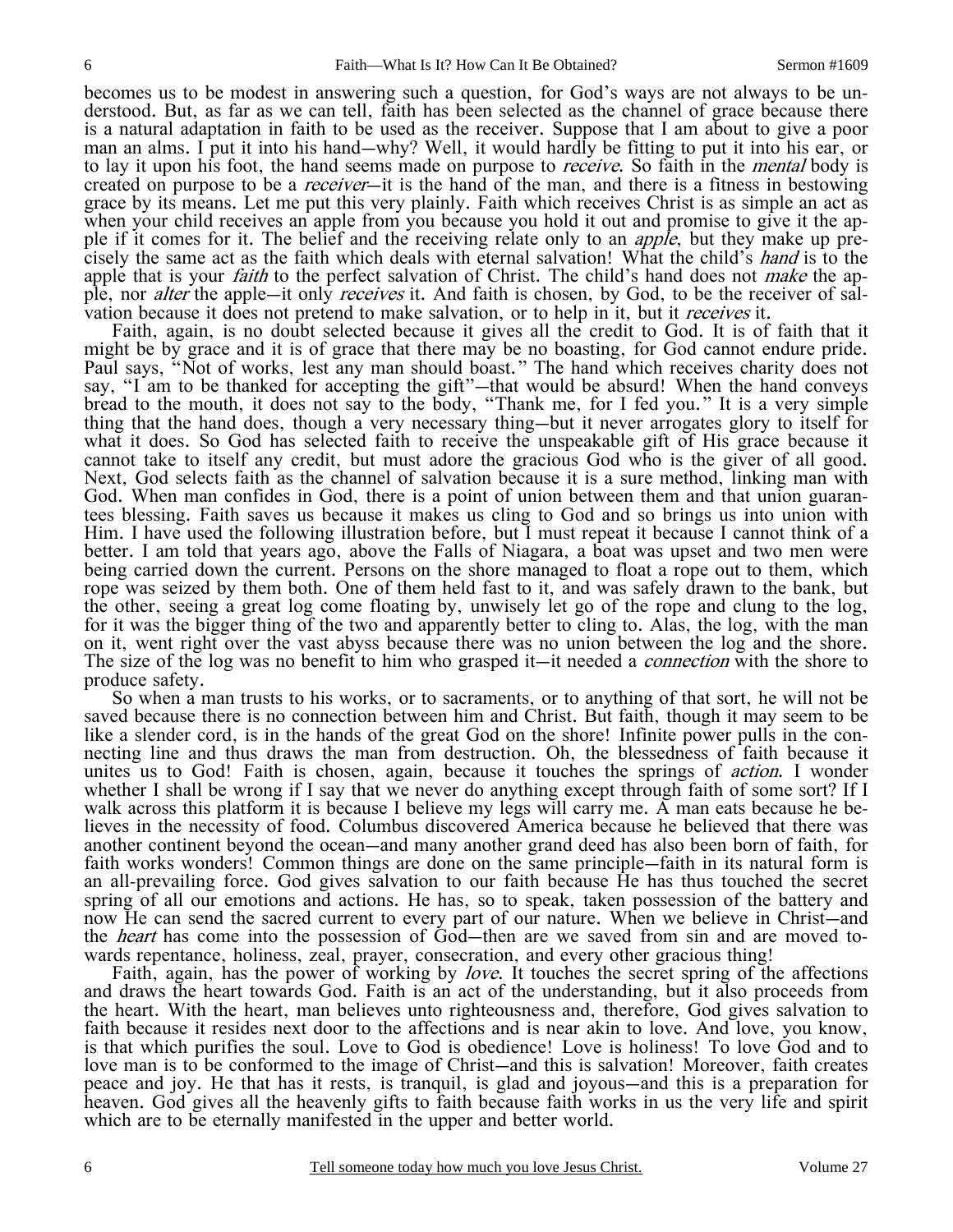I have hurried over these points that I might not weary you on a day when, however willing the spirit may be, the flesh is weak.

**III.** We close with the third point—HOW CAN WE OBTAIN AND INCREASE OUR FAITH? This is a very earnest question to many. They say they want to believe but cannot. A great deal of nonsense is talked upon this subject. Let us be practical in our dealing with it. "What am I to do in order to believe?" The shortest way is to believe, and if the Holy Spirit has made you honest and candid, you will believe as soon as the truth of God is set before you. Anyway, the gospel command is clear—"Believe in the Lord Jesus Christ and you shall be saved." But still, if you have a difficulty, take it before God in prayer. Tell the great Father exactly what it is that puzzles you, and beg Him, by His Holy Spirit, to solve the question. If I cannot believe a statement in a book, I am glad to inquire of the author what he meant, and if he is an honest man, his explanation will satisfy me. Much more will the divine explanation satisfy the heart of the true seeker! The Lord is willing to make Himself known! Go to Him and see if it is not so!

 Furthermore, if faith seems difficult, it is possible that God the Holy Spirit will enable you to believe if you hear very frequently and earnestly that which you are commanded to believe. We believe many things because we have heard them so often. Do you not find it so in common life, that if you hear a thing 50 times a day, at last you come to believe it? Some men have come to believe that which is *false* by this process, but I should not wonder but what God often blesses this method in working faith concerning that which is *true*, for it is written, "Faith comes by hearing." If I earnestly and attentively *hear* the gospel, it may be that one of these days I shall find myself believing that which I hear, through the blessed operation of the Spirit upon my mind.

 If that, however, should seem poor advice, I would add, next, consider the testimony of others. The Samaritans believed because of what the woman told them concerning Jesus. Many of our beliefs arise out of the testimony of others. I believe that there is such a country as Japan—I never saw it, and yet I believe that there is such a place because others have been there. I believe I shall die—I have never died, but a great many have done so whom I once knew—and I have a conviction that I shall also die. The testimony of many convinces me of this fact. Listen, then, to those who tell you how they were saved, how they were pardoned, how they have been changed in character—if you will but listen you will find that somebody just like yourself has been saved. If you have been a thief, you will find that a thief rejoiced to wash away his sins in the fountain of Christ's blood! You that have been unchaste in life, you will find that men who have fallen that way have been cleansed and changed! If you are in despair, you have only to get among God's people and inquire a little, and some who have been equally in despair with yourself will tell you how He saved them! As you listen to one after another of those who have tried the Word of God and proved it, the divine Spirit will lead you to believe!

 Have you not heard of the African who was told by the missionary that water sometimes became so hard that a man could walk on it? He declared that he believed a great many things the missionary had told him but he would never believe *that!* When the African came to England it came to pass that one frosty day he saw the river frozen, but he would not venture on it. He knew that it was a river, and he was certain that he would be drowned if he ventured upon it. He could not be induced to walk the ice till his friend went upon it. Then he was persuaded and trusted himself where others had ventured. So, perhaps, while you see others believe, and notice their joy and peace, you will, yourself, be gently led to believe! It is one of God's ways of helping us to faith.

 A better plan is this: note the authority upon which you are commanded to believe and this will greatly help you. The authority is not mine, or you might well reject it. It is not even the pope's, or you might even reject that. But you are commanded to believe upon the authority of God Himself! He bids you believe in Jesus Christ, and you must not refuse to obey your Maker!

 The foreman of a certain works in the north had often heard the gospel, but he was troubled with the fear that he might not come to Christ. His good employer, one day, sent a card round to the works—"Come to my house immediately after work." The foreman appeared at his employer's door, and the man came out and said somewhat roughly, "What do you want, John, troubling me at this hour? Work is done, what right have you here?" "Sir," he said, "I had a card from you saying that I was to come after work." "Do you mean to say that merely because you had a card from me, you are to come up to my house, and call me out after business hours?" "Well, sir," replied the foreman, "I do not understand you, but it seems to me that since you sent for me, I had a right to come." "Come in, John," said his employer, "I have another message that I want to